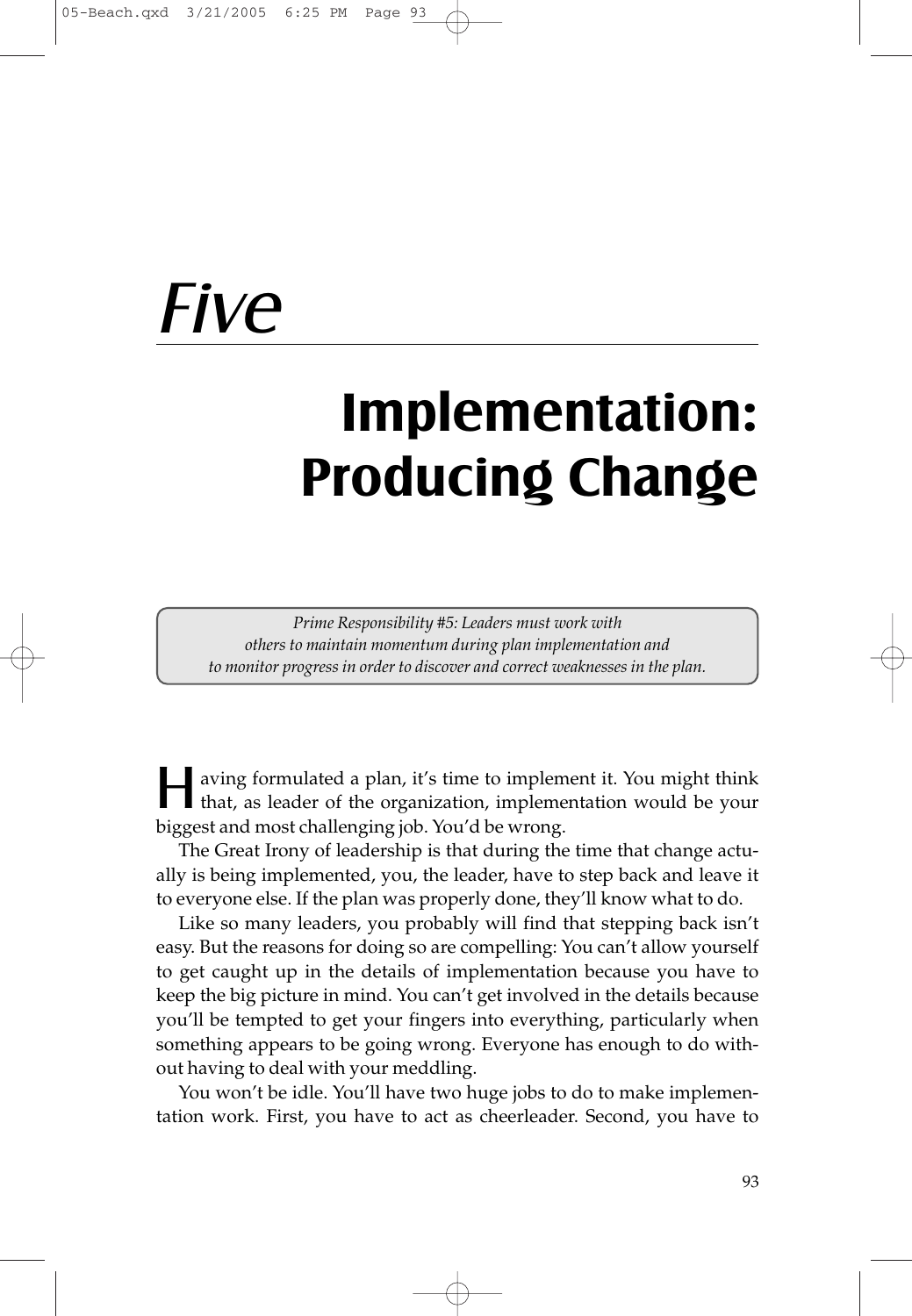

oversee efforts to monitor the progress of the implementation and, when progress is lacking, work with others to get things back on track.

## **Cheerleading**

Cheerleading is perhaps too whimsical a word for what is, after all, a very important job; you're free to choose something more dignified. Whatever it's called, the point is that you, as leader, have to continually rally everyone to the cause so that momentum isn't lost as the hard work of implementation proceeds. People are going to get tired, be stressed by change, and lose track of the big picture. It's your job to keep reminding them. They'll see the required changes in their jobs as trivial, unreasonable or even silly, forgetting that implementation consists of countless little changes that add up to big changes. It's your job to keep reminding them. They'll be unable to see overall progress because their portion is so small. It's your job to keep reminding them. In every case, your reminders must help them understand that every little detail of what they're doing is important to making implementation a success.

Cheerleading is a tough job. It begins early on to prepare everyone for the eventuality of change, continues as the plan is introduced, and intensifies as implementation unfolds. It takes enormous amounts of time: You spend your days talking, talking, talking. You have to carry the message to every part of the organization, as well as to the organization's external constituencies. You put in long days, eat lots of tepid chicken dinners, and grow weary of your own voice as you give speech after speech urging people on. You're always the key spokesperson for your organization, but cheerleading is even more intense. People must be kept abreast of what is going on throughout the organization during this stressful time as experiments are attempted and new systems and procedures are installed and tested, as old jobs wither in importance and new ones come into being, and as people get moved around in the organization and have to adjust to new coworkers and responsibilities. Yours must be the calming voice of reason, reassuring everyone that all the work and seeming chaos are worthwhile, that you're on top of things and confident of success.

Cheerleading should be done with an eye to the future. Aside from informing, motivating, and reassuring people, cheerleading establishes the foundation for subsequent institutionalization of the changes that are being made. As we will see in Chapter 6, institutionalization means that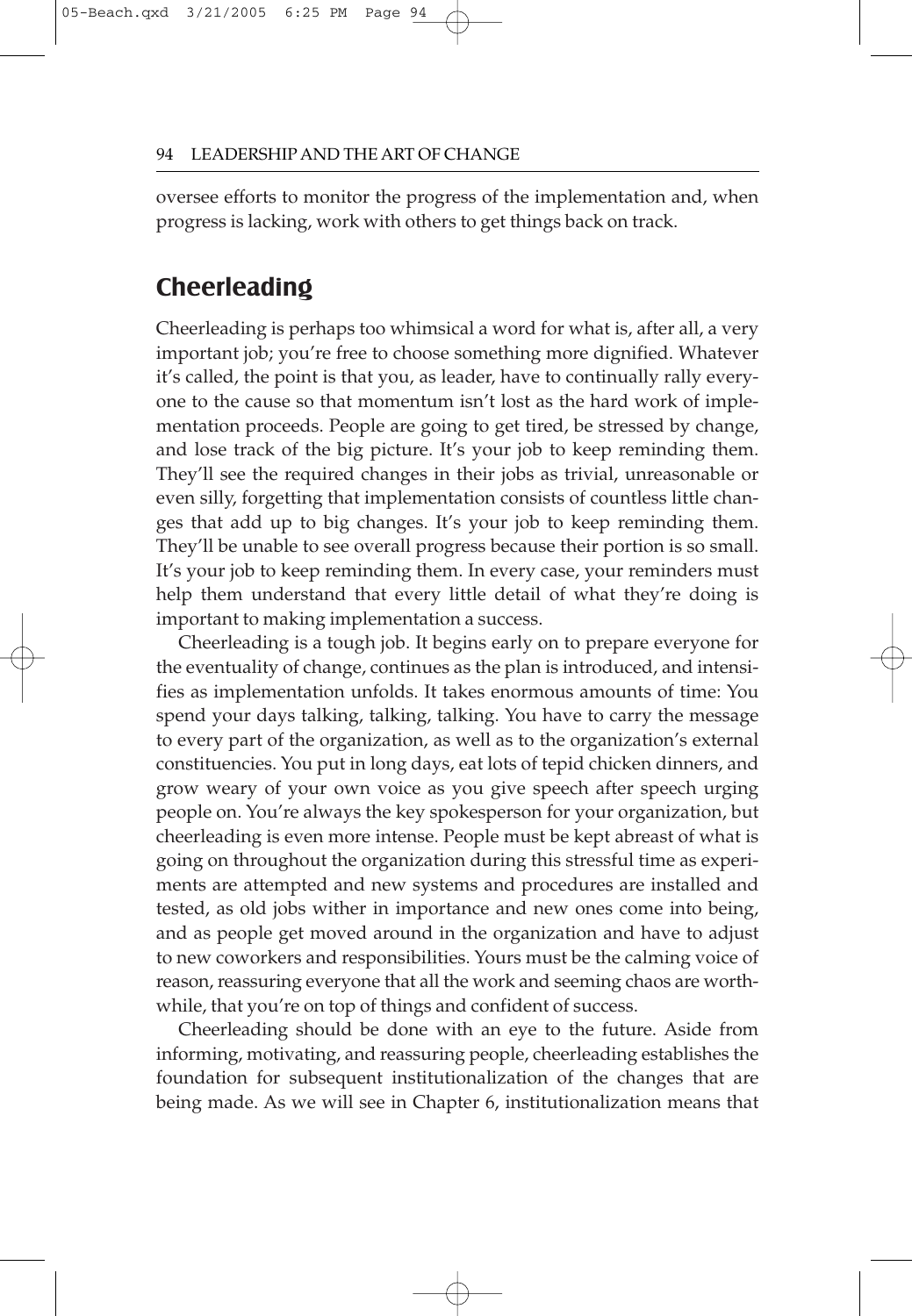the changes in structure, procedures, and culture that are made during implementation endure until they need to be changed again. By stressing successes during implementation, cheerleading puts the best possible light on the changes that brought them about, thus legitimizing them and beginning their integration into the new "normal" for the organization.

## **Monitoring**

05-Beach.qxd 3/21/2005 6:25 PM

You cannot cheerlead convincingly if you have no facts; you must be right about the pace of progress, about successes, and about setbacks. To be right, you must have accurate and timely updates about what is going on. The necessary information is obtained by orderly monitoring of implementation. Even more important than ensuring accurate cheerleading, monitoring serves to tell you where the plan is flawed, allowing for corrective action.

Just as you have no role in the minute details of implementation, you have no role in the minute details of monitoring. Your job as leader is to oversee both of them. Someone with experience in gathering and analyzing data should be appointed as monitor and given staff support. The monitor's job is to organize information as it comes in from functional managers, supervisors, and support staff throughout the organization. Then the monitor (with his or her helpers) digests the information and provides periodic summaries to you and the members of your leadership team, as well as to the implementation committee.

There are three reasons why you should delegate monitoring to someone else. First, you probably don't have the training to do it. Second, you certainly won't have the time to do it if you meet your cheerleading responsibilities. Third, even though variance in data is to be expected, you're likely to react to each random rise or fall as though it were truth itself. The resulting emotional swings will interfere with everything else you have to do. Avoid this wear and tear on yourself, and on those around you, by turning monitoring over to someone else.

## What Is Monitored?

One might think that implementation progress should be monitored by measuring how well the organization is coming to cope with the threats and opportunities in its external and internal environments. We will call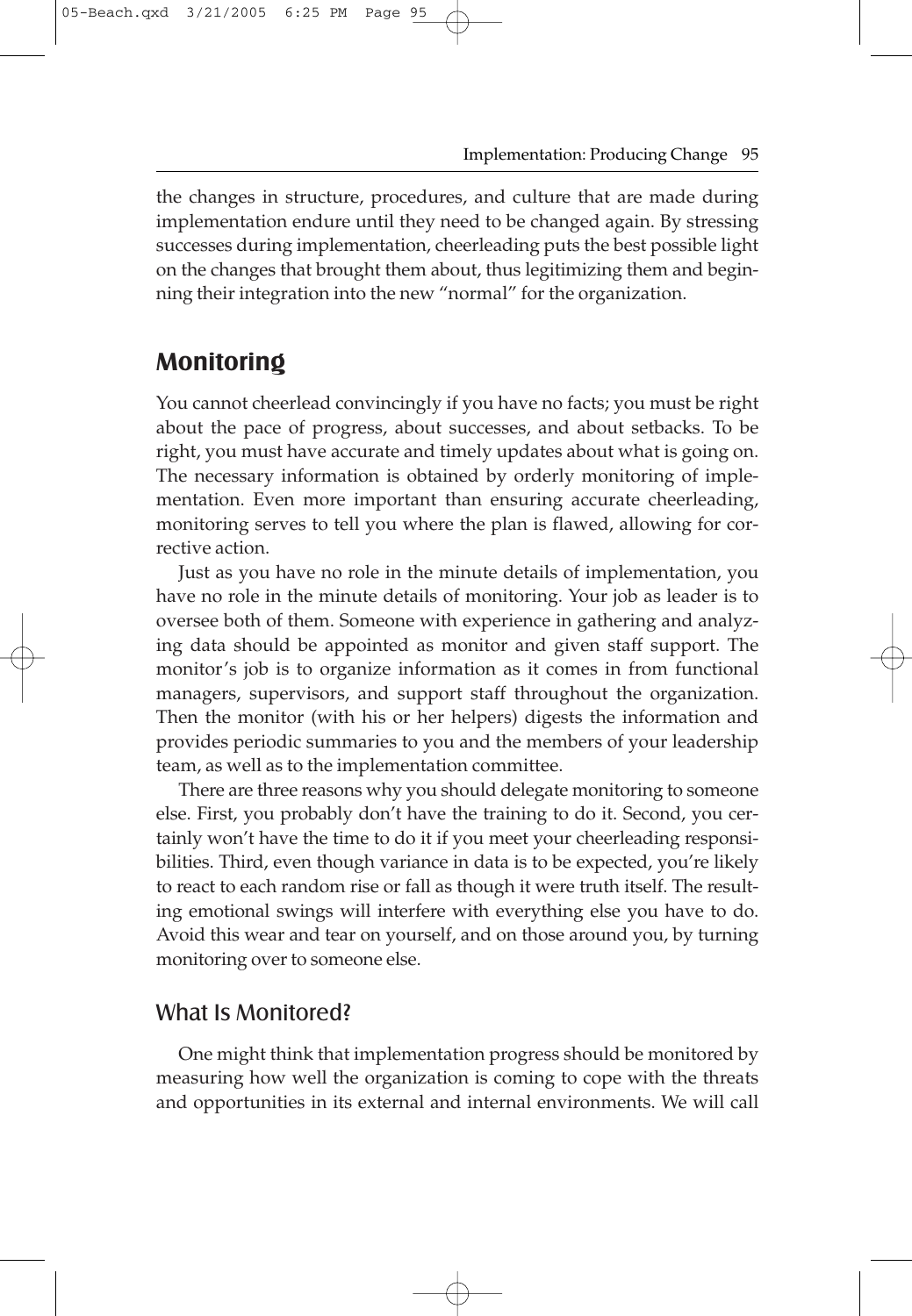this *strategic monitoring.* The problem is that results at this level are unlikely to occur very quickly and may not occur at all until implemented changes have been completed and had time to have an effect. Ultimately, of course, this is the measure of the success of the entire change initiative.

In the short run, monitoring focuses on how well implementation itself is progressing, the timeliness of change completion, and the way in which those changes intermesh to create the new ways of doing things prescribed by the plan. We will call this *implementation monitoring.* If the changes interfere with each other, produce unwanted outcomes, or simply do not work, remedies must be applied. Of course, problems will arise simply because everything is new and things will iron themselves out over time. But some problems are signals that things are not going well. Monitoring serves to identify both kinds of problems, but it focuses on those that are real and likely to persist if they are not addressed.

## Implementation Monitoring

Implementation monitoring is the general name for evaluation of implementation progress by managers and supervisors throughout the organization, communication of their evaluations to the monitor, and the process of compiling the information and issuing reports to the organization's leaders and the planning group.

The best way to help managers and supervisors do their task is to make them partners in the implementation. This sometimes is done by forming teams at the managerial and the supervisory levels of the organization and making these teams the focal point of implementation monitoring. The number of teams at each level depends on the size and structure of the organization. The purpose of the teams is to support their members (the managers or supervisors) as they make their evaluations and reports. The teams also facilitate communication between the front line, where implementation actually is occurring, and the monitor, and, subsequently, with you and your leadership team.

Supervisors have far more complicated responsibilities than is generally appreciated. Bissell (1992) has dissected their jobs into administrator (reporting, record keeping, oversight, supplies, scheduling, dissemination of changes in policy and procedures), teacher (teaching skills and assessing improvement), parent (modeling work values and attitudes, disciplining, encouraging, protecting, and supporting), counselor (listening, resolving conflicts), and peer (socializing, friendliness). Midlevel managers also have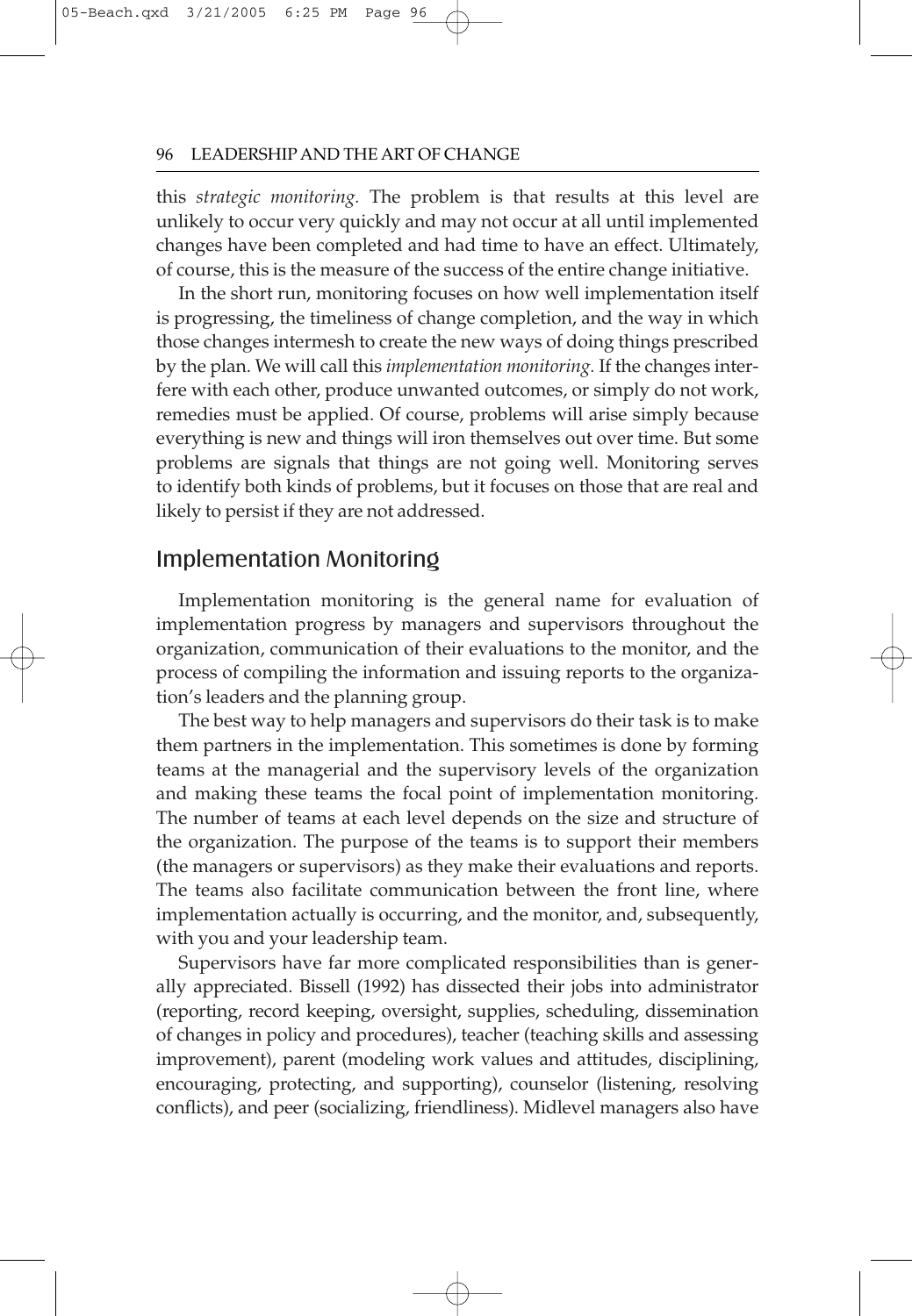complex jobs: liaison with upper management, conduits for and disseminators of information, and spokespeople for their units. On top of all of this, implementation requires both supervisors and managers to become part of the monitoring process. The teams are meant to help them with this new duty and to reduce the added load by allowing them to share insights about how to go about performing it.

Recall that construction of the plan involved people from every level of the organization. In addition to encouraging buy-in, involvement provides everyone with at least a general idea about the changes that the plan requires in their jobs and the jobs of those who report to them. A general idea is insufficient, however, when it comes time to implement change and monitor progress. Both require more specificity than usually exists in the plan. This is where the implementation teams come in: They can help each supervisor or each manager create a framework for evaluation of implementation progress in their respective units. By asking questions and helping individual supervisors or managers clarify their answers to those questions, they can help create the framework:

1. What are the specific changes that are required?

05-Beach.qxd 3/21/2005 6:25 PM

- 2. What is the timeline for executing the changes?
- 3. How do you decide when timelines have slipped so much that implementation is compromised?
- 4. What are the indicators of success or failure of an implemented change?
- 5. How do you compare obtained outcomes with those indicators?
- 6. How much misalignment between indicators and outcomes is allowed before a change is regarded as failing?
- 7. How do you decide whether failure is due to the change or to the people who are charged with implementing the change?
- 8. If failure is a people problem, what do you do?
- 9. If failure is due to a flaw in the change itself, are there backup plans for dealing with it? If not, can remedies be instigated on the local level, or must they come from higher in the organization?
- 10. What do you include in reports to the monitor, and what do you exclude?

The answers to these questions will be unique for each supervisor and each manager, but if everyone on the team is helping everyone else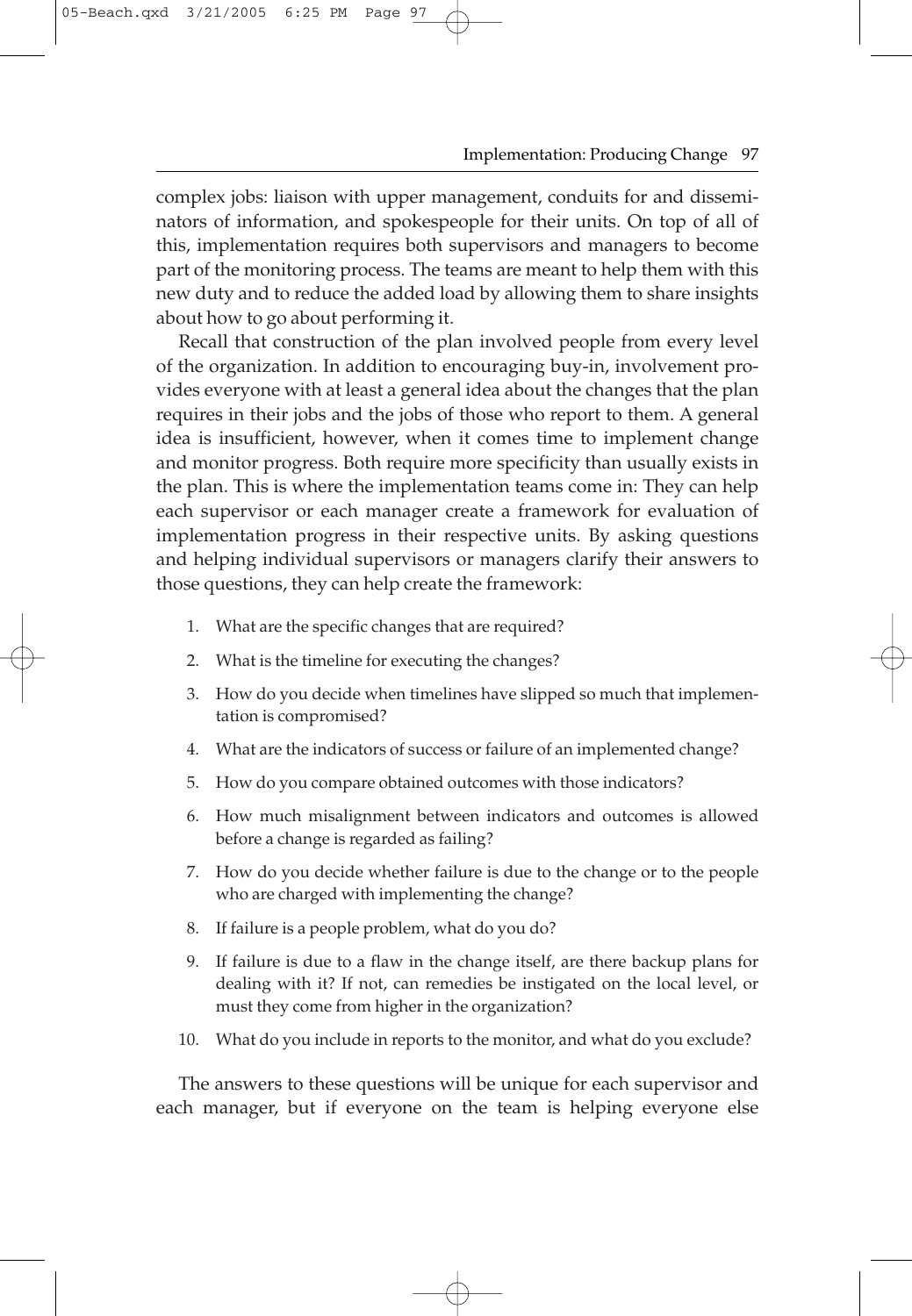address them, there will be a fair amount of uniformity in how they approach monitoring. Of course, the final say is up to the monitor because he or she knows what kind of information is needed to create an overall picture of implementation progress.

We have been talking about change in the broadest possible terms, "generic" change. In reality, of course, change is very specific and highly unique to the individual and unit. Recall from Chapter 4 that the overall plan contains three different levels: strategic, operating, and task. Monitoring corresponds to these levels: Strategic monitoring corresponds to the strategic level and is the responsibility of top management and the organization's leadership. Implementation monitoring corresponds to the operating level and task levels, with middle management responsible for the operating level and supervisors responsible for the task level. For example, part of the strategic level plan may call for increasing sales of add-on products and provision of custom designs for existing customers in order to reduce their defection to competitors. To make this happen, the operating level plan would specify required changes in resource allocations, organizational structure, products, marketing, distribution, sales, communications channels, and the like. The task level plan would specify what is required to make the operating level plan work: staffing, job design, and task procedures. The task level is where the rubber meets the road, where the small changes that add up to the big changes are made to happen, and where their effectiveness must be closely watched. This is the domain of supervisors and the frontline employees they supervise, and in many ways this is the heart of the implementation effort. Consequently, monitoring is especially crucial at this level.

Implementation monitoring by supervisors consists of evaluating the timing and accomplishment of the elemental changes that contribute to task accomplishment, as well as evaluation of how well they work once they are in place. Implementation monitoring by managers consists of evaluating the timing and accomplishment of the operating level goals and how this supports and meshes with what is happening at the task level, based on information from the supervisors. Implementation monitoring by the monitor, and by leadership and the planning committee, consists of evaluating timing and accomplishment of the operating level goals in terms of how they support accomplishment of the strategic goals and, hence, the overall plan.

Supervisors often have difficulties evaluating task level change because they cannot tell whether apparent failure is due to the way the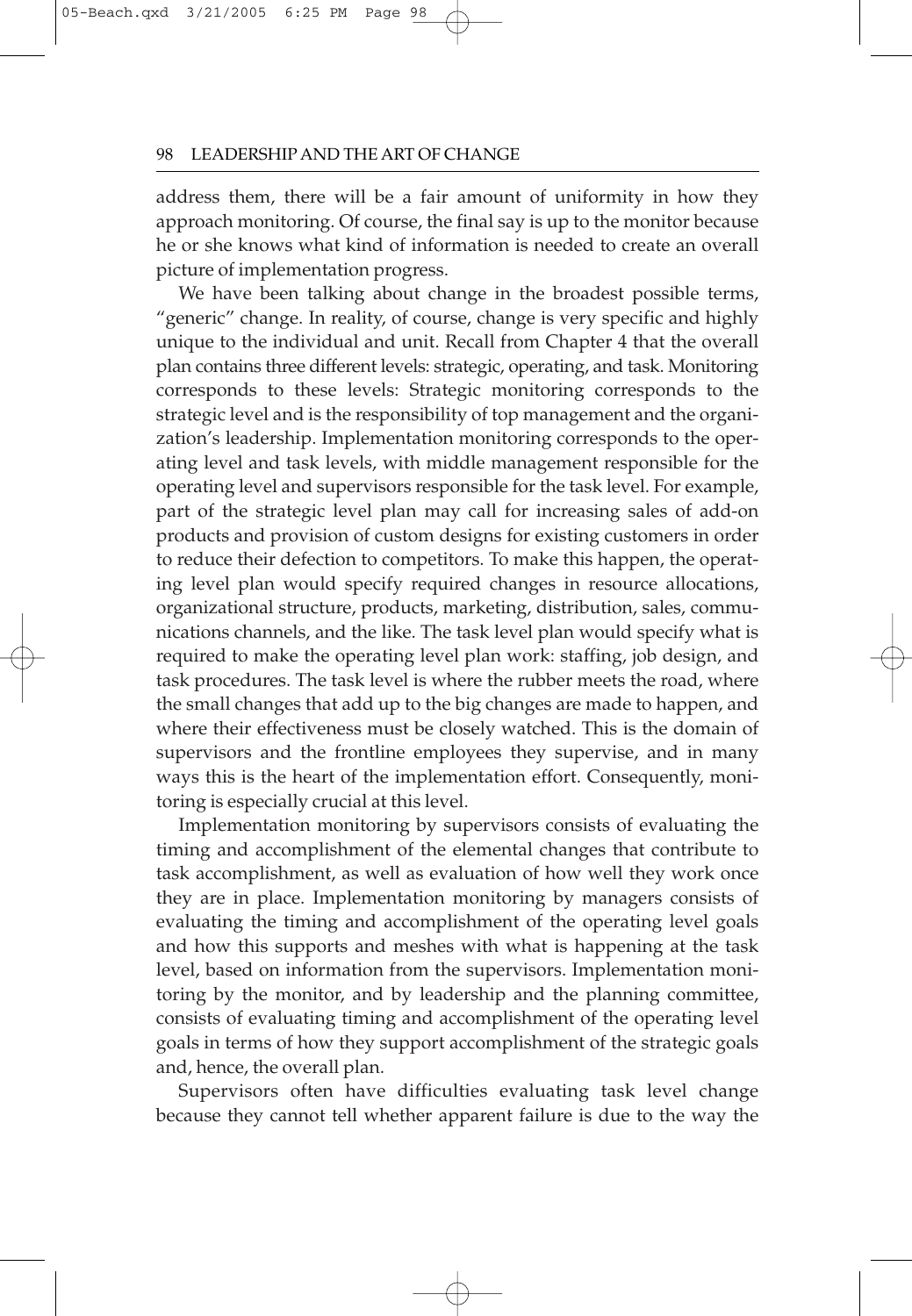change is designed (including flaws in the operating level changes that are needed to support the task level change) or whether it is due to the inability of the person responsible for the change to make the change or make it work. They tend to attribute failures to people rather than to the change itself or to the situation. This often leads to censure of the individual when, in fact, he or she is blameless.

One reason that individuals are blamed for change failure is that it often is their behavior that signals that something is wrong. That is, individuals usually can tell that the change for which they are responsible is not working out. Rather than reporting the failure, they either plug away in vain or simply stop trying. In either case, the outcome is failure to produce results, missed deadlines, complaining, apparent uncooperativeness, absenteeism, and complaints from coworkers about their inability to depend on the individual or on the timeliness of the individual's output. Of course, these symptoms may reflect either flaws in the design of the change or a loss of motivation or both. The supervisor must figure out what is wrong and attempt to fix it.

The best way of discriminating is to examine the individual at work. If he or she is sincerely trying but is doing things wrong, training is in order. If he or she is sincerely trying, and is doing things that ought to work but do not, then the change probably is poorly designed or the operating structure does not support the change; the individual is not at fault. If the individual is not trying, however, or has simply given up without reporting the difficulty to the supervisor, something must be done.

Failure to exert effort while expecting to be paid, or expecting to share in the reward the unit will get if it succeeds in spite of his or her failure to contribute, is called "free-riding." It may be unintentional: The individual is so frustrated by problems resulting from the change that he or she simply gives up. Or it may be intentional: The individual simply is unmotivated to work. Because supervisors tend to attribute poor results to the individual rather than the situation, their first impulse is to assume freeriding is intentional and to deal with it through coercion, special incentives (bribes), or by prompting coworkers to exert social pressure. Coercion, usually the threat of being demoted or fired, is the most common response. Unfortunately, none of these responses works very well. If the individual is an intentional free-rider, coercion, incentives and social pressure work only so long as they are applied; stop them and free-riding will reappear. If the individual is an unintentional free-rider, he or she cannot improve performance because of a lack of skills or because the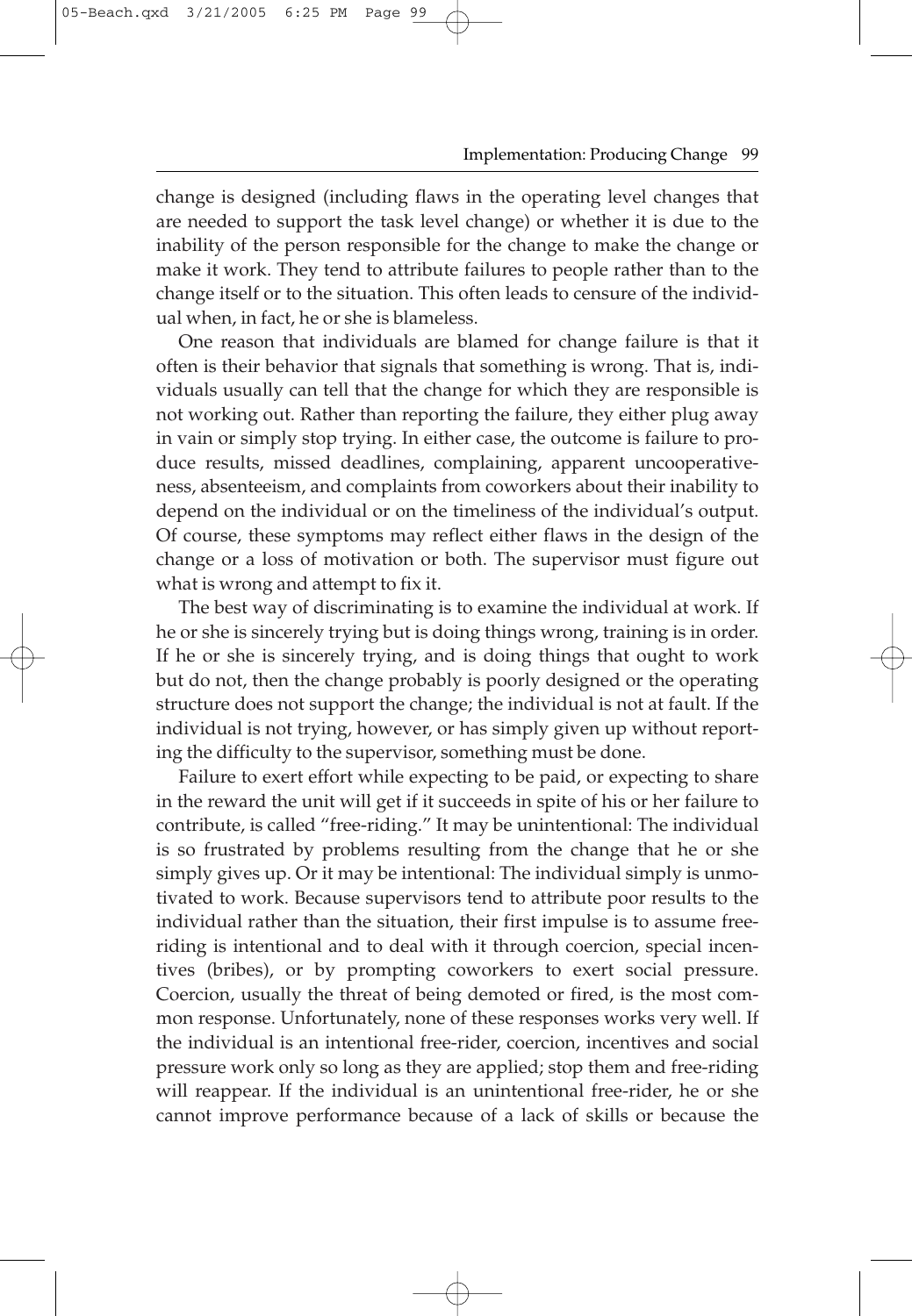change simply does not work. No amount of coercion, incentive, or social pressure will change the person's behavior. The change must itself be redesigned or the structure surrounding it must be revised to support it.

The reason for discussing free-riding is that the organization has to recognize it as a problem and help supervisors deal with it. Coercion, bribery, and social pressure are not long-term solutions. Supervisors and managers must be helped to avoid jumping to conclusions about the person being at fault before looking for situational causes. If it is concluded that the individual is in fact voluntarily free-riding, the problem should be turned over to the human resources department. If it is concluded that the free-riding is involuntary, then training, structural, or task issues must be addressed.

*Investing in implementation monitoring.* Monitoring is expensive because adding it to their other tasks spreads supervisors and managers very thin. Because of this, you must work with the monitor to decide how much of their overall effort can be diverted to monitoring without detracting from their performance of their other tasks. Once this level of effort is determined, you must decide how to use it most effectively. *Effectiveness* can be described in terms of the thoroughness and frequency with which monitoring is done for a given level of investment of supervisor and manager effort.

*Thoroughness* means that the status of more than just the most salient changes is evaluated. Thoroughness requires the supervisor or manager to step back from the details of the implementation and to put things in perspective. Are we moving in the right direction? Are things working smoothly? Will tasks that are difficult now eventually become routine so they are less work? If we have problems, where are they? Can we solve them ourselves, or are they indicative of support or design flaws that should be addressed at a higher level?

The answers to these and similar questions must then be sifted so that the report to the monitor is succinct and useful. Gathering this information requires each manager or supervisor to consult with the various people in his or her unit and take the time to compose a report. It also requires honesty and willingness to report problems, which seldom comes easily when it may make the unit or the reporting person look bad.

All in all, this is a big job; it cannot be done on the run, and it cannot be done superficially. It requires that the supervisor or manager to expend time, energy, and brainpower if it is to be done properly. Most supervisors and managers are used to making reports to their superiors, but this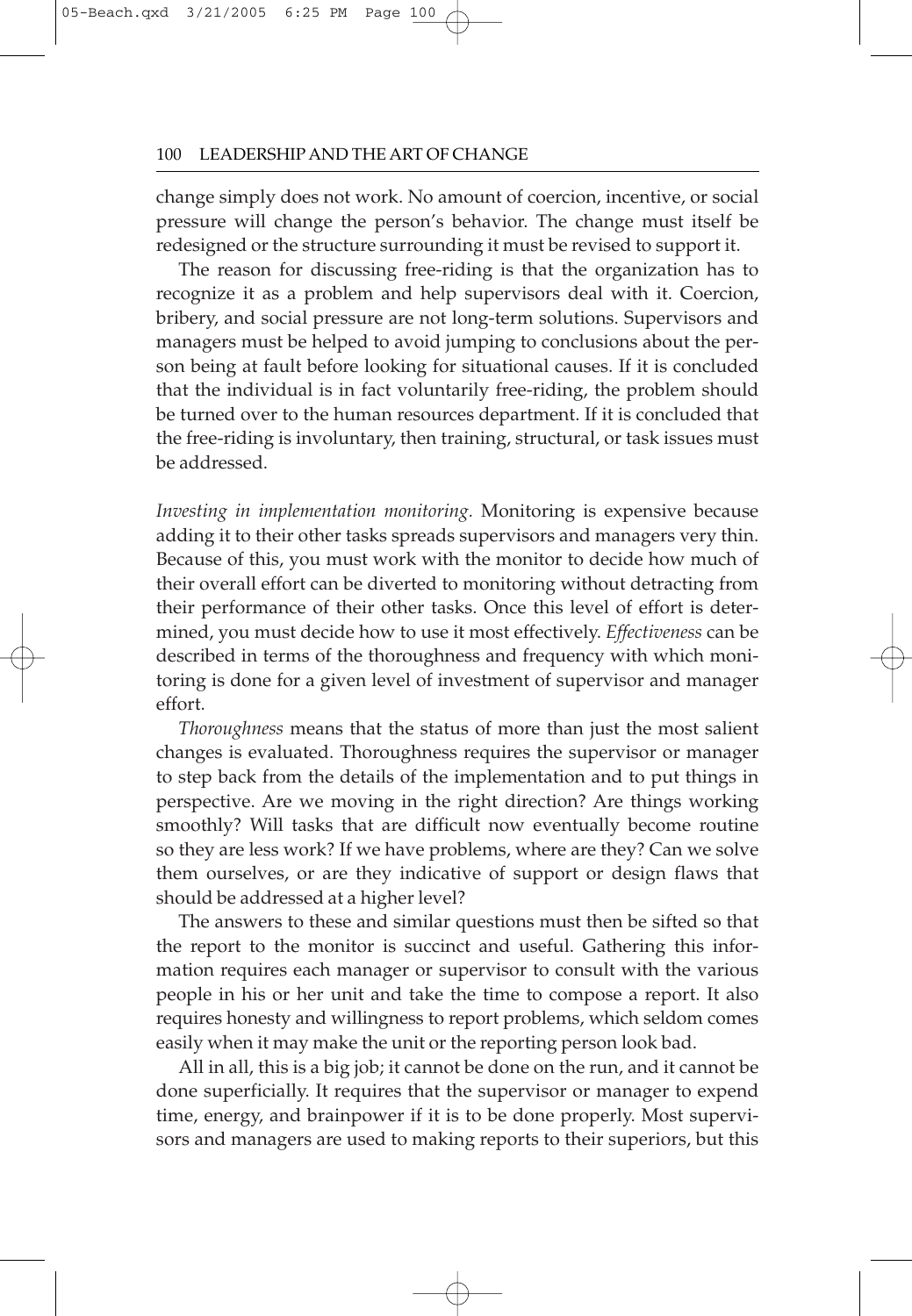kind of report requires an unusual degree of honesty and willingness to risk looking bad if it is to be useful in monitoring the progress of plan implementation.

*Frequency* means how often evaluations and reports are made. Consider the swimmer who must occasionally interrupt the routine of swimming to look up and take bearings to gage progress toward the finish line. Increased frequency of checking progress assures greater accuracy because it permits timely correction of deviations from the most efficient path, but it exacts the price of interrupting the flow of swimming (implementation).

*Effort* means the amount of overall supervisory and managerial time and work withdrawn from other tasks and diverted to monitoring. There probably is no limit to the amount of effort that could be put into monitoring. There is always a better, faster, more accurate way to update information about progress. There has to be a limit, however, to how much will be invested, or monitoring will consume everything, bleeding resources from implementation and everything else. Theoretically, the point at which the cost of any more monitoring would start to undercut implementation is the level of effort that is appropriate for that particular implementation. Practically, the amount of available resources determines the level of effort that actually is devoted to monitoring.

*Tradeoff* means that thoroughness and frequency of monitoring can be differentially emphasized as implementation progresses. This is because infrequent but thorough monitoring can detect small or obscure signs of impending difficulties, permitting corrective steps to be taken before anything dire occurs. On the other hand, frequent but less thorough monitoring can detect glaring difficulties almost as soon as they arise and can trigger remedial action. Therefore, although there are obviously exceptions at the margin, as a general rule thoroughness and frequency can be traded off for any given level of effort you are willing to invest.

The relative amounts of thoroughness and frequency of monitoring for any level of effort is determined by the nature of the plan that is being implemented. Plans vary in their complexity, their clarity, and their pleasantness. A *complex* plan has many goals, and many changes are required to achieve those goals. Complexity also includes the need for coordination of changes across tasks and units and the need for some changes having been made prior to other changes being made. Complexity necessarily increases the need for interunit and intraunit communications in addition to more complex reporting to the monitor.

A *clear* plan may or may not be complex. If the relationships between tasks can be clearly defined and if people can comprehend their roles in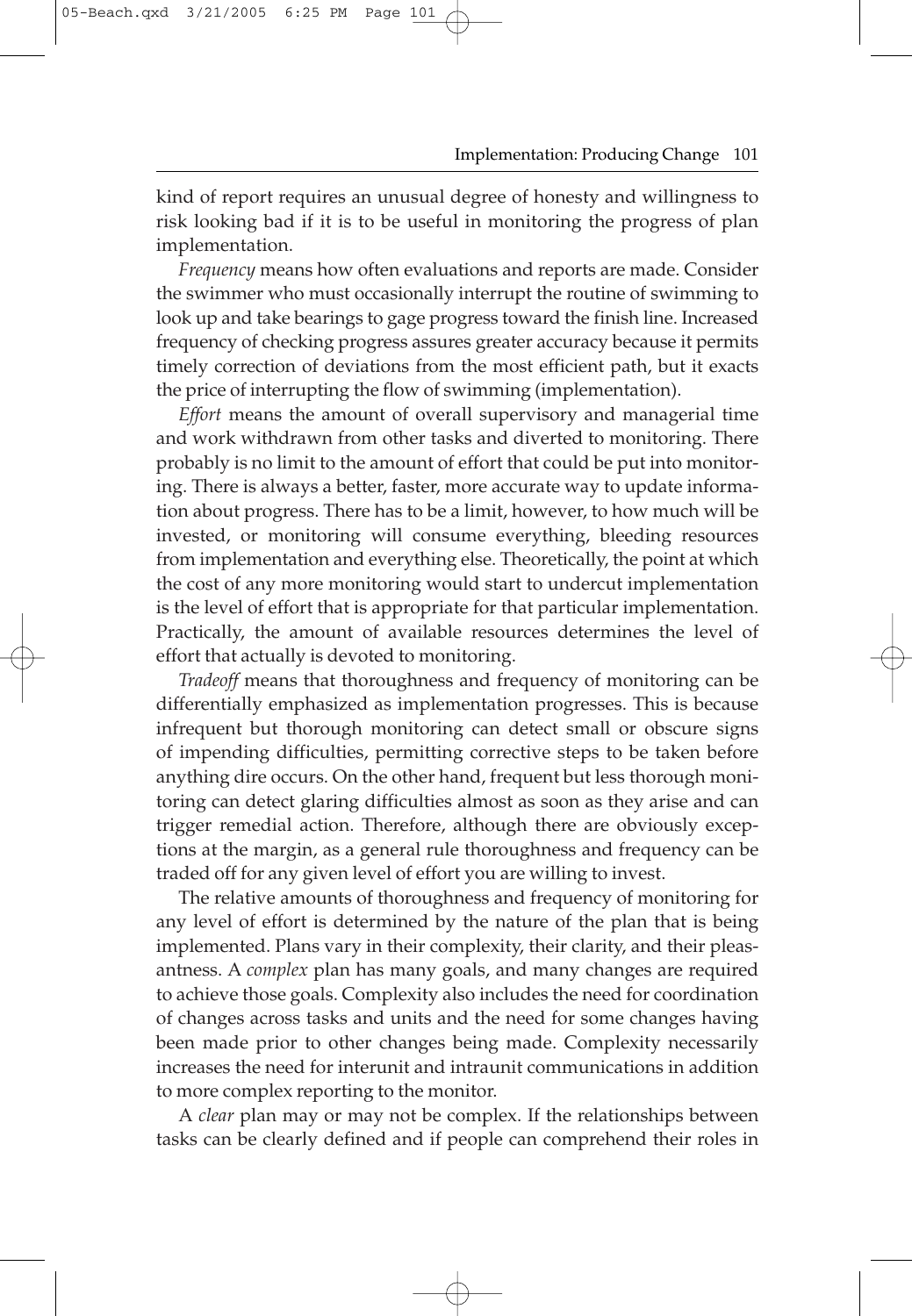the overall scheme, even a complex plan can be clear. On the other hand, if people are tentative about what is required of them, about the person to whom they report, or about how to do the tasks that they perceive to be assigned to them, even a very straightforward plan can be unclear.

A plan is *unpleasant* when its implementation is stressful and demanding, although it promises generous rewards in the future. Thus, if the plan requires employees to make great changes in what they do, to learn new skills, to move to new units, or to put in longer hours, it may be unpleasant. Most of all, a plan that is not wholly compatible with the culture is unpleasant; people are uncomfortable with it and consequently are under stress.

Because the amount of effort allocated to monitoring tends to be fixed, it seldom is possible to invest in both very frequent and very thorough monitoring. The question is what combination of the two is best, given the circumstances. The general rule is that the more complex, less clear, and more unpleasant the plan is, the *greater* the need for frequent monitoring, which requires diversion of effort from thorough monitoring. Conversely, when the plan is simple, clear, and pleasant, less frequent but more thorough monitoring is in order. The task is to select the mix to fit the circumstances.

Of course, contingencies are seldom at either extreme. More lenient contingencies permit less extreme mixes of thoroughness and frequency. Also, the mix seldom remains the same throughout the implementation of a plan; different phases of the plan require different mixes. On the other hand, when problems are encountered or particularly sensitive phases of implementation are undertaken, it is common to increase the resource (effort) allocation so both frequency and thoroughness can be increased.

## Strategic Monitoring

Strategic monitoring relies on three kinds of information. The first is provided by the monitor, who reports about implementation progress. The second is provided by the mechanism you have in place for ongoing assessment of the organization's external and internal environments. The third is provided by measures of the organization's performance. Often the latter are the same measures the organization has traditionally gathered for its annual reports and other summaries of its overall performance.

It is leadership team's job to reconcile these three kinds of information. As implementation proceeds, the organization should begin to move toward coping with its threats and opportunities, imperceptibly at first, but more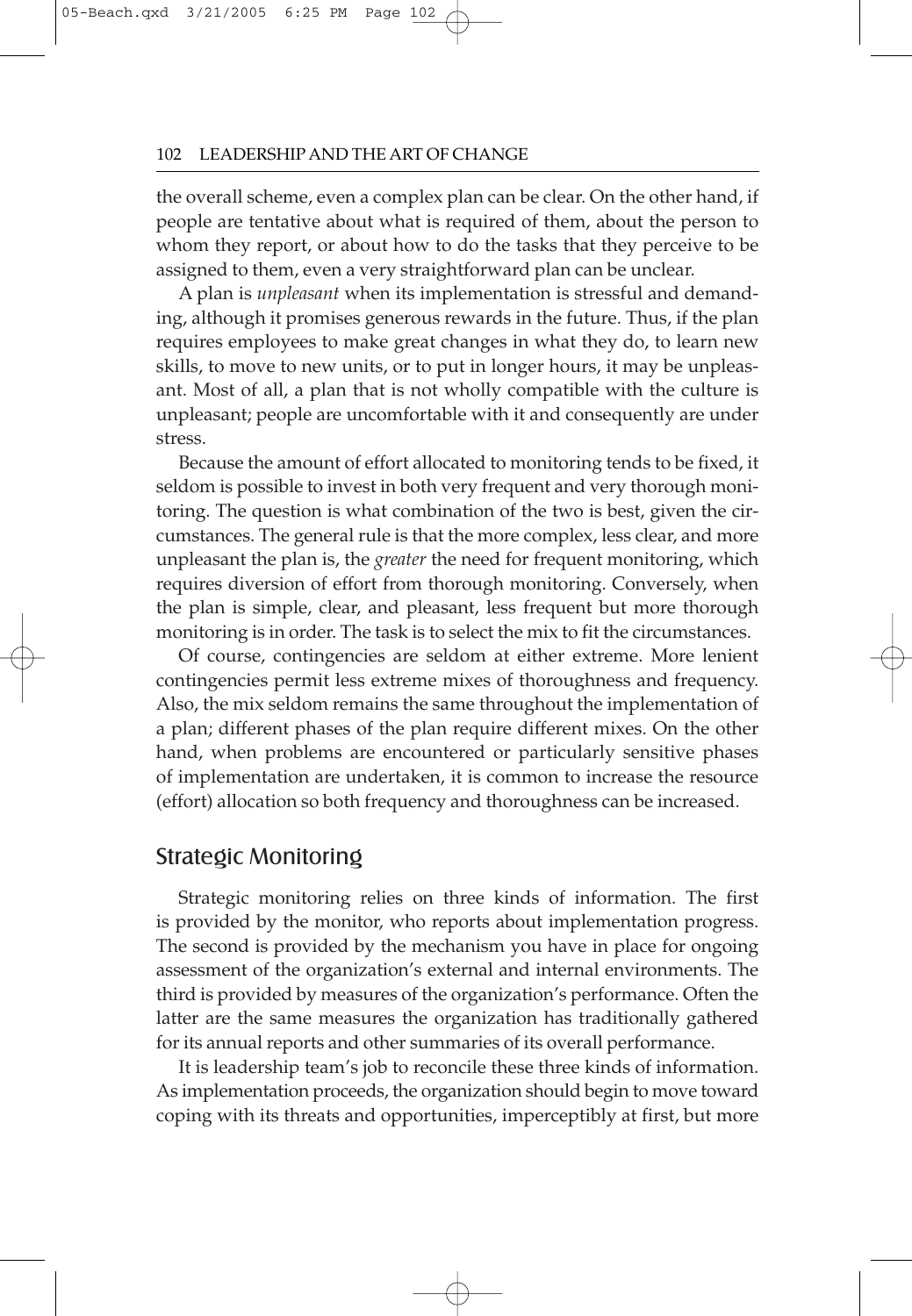rapidly as implemented changes take hold. This means that performance measures should begin to reflect those changes as performance addresses the threats and opportunities (which, you recall, are moving targets). It takes insight and clear thinking to judge whether performance is effectively addressing threats and opportunities because there is no one-to-one correspondence between the way in which threats are measured and the way in which performance is measured. This is largely a judgment call and, as such, is subject to wishful thinking. This is the time for clear-eyed, critical thinking and total honesty. If things are going well, fine. If not, something must be done: appropriate midcourse changes in the various levels of the plan and renewed effort at timely implementation.

05-Beach.qxd 3/21/2005 6:25 PM

In large part, strategic monitoring relies on milestones that are imbedded in the plan (Chapter 4). Milestones are levels of performance that the designers of the plan decided would indicate appropriate strategic progress. For businesses, milestones are usually expressed in terms of sales, profits, cash flow, market share, stock price, and similar measures of profitability and value relative to the specific threats and opportunities in their environments. For other organizations, milestones are expressed in terms of amounts raised through fund drives or successful grant applications, number of clients served, increases in membership, expressed satisfaction on the part of constituents, and so on.

Selection of appropriate measure is very difficult. Unfortunately, numeric measures often are selected for their convenience rather than for their real value as indicators of progress toward goals. Thus, schools are sometimes evaluated on the basis of their students' achievement test scores, although any thoughtful person would concede that such scores do not give a complete picture of a school's success. Welfare agencies sometimes are evaluated in terms of how many clients they serve, not in terms of how well they serve them. Colleges sometimes are evaluated by how many of their students get jobs immediately after graduation, not by the quality of the students' lives as a result of receiving an education. In short, there is a strong tendency to use easily quantified evaluations as milestones, even when they do not provide a useful picture of what is going on.

Some organizations have tried to add "soft," or qualitative, measures of progress to the "hard," or quantitative, measures that they customarily use. For example, surveys of client, customer, or employee satisfaction often are used. The problem with these measures is that they require more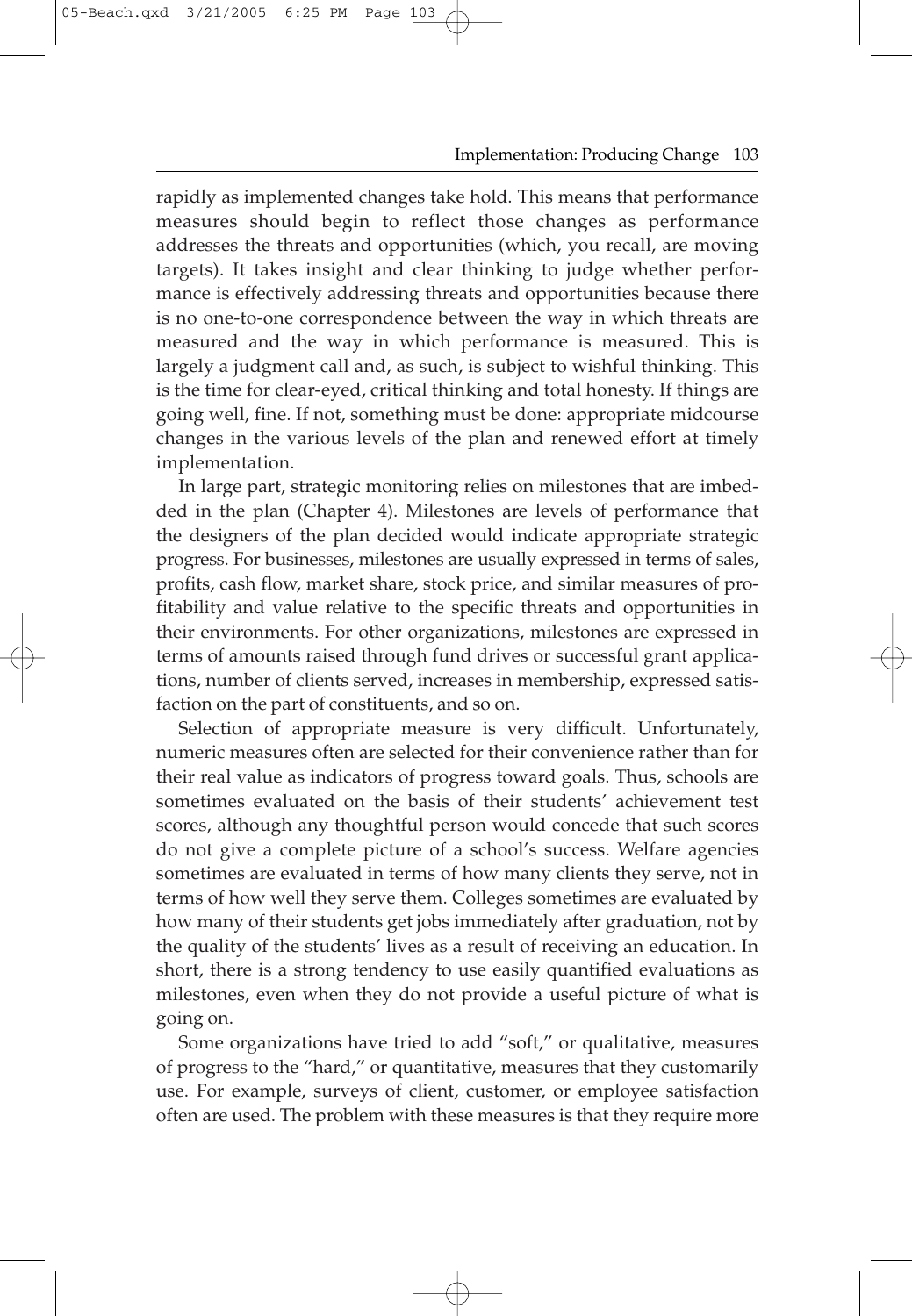care than hard measures do; people approach questionnaires from many different viewpoints and, unless the questions are very carefully selected, the information obtained may be more misleading than not. Satisfaction is a particularly difficult variable because people tend to give such extreme answers. That is, they are either very satisfied or very unsatisfied, and the middle ground does not show up as often as one might expect. When it does, the responses may merely indicate indifference.

## Knowing When to Stop

Closely tied to strategic monitoring is the question of knowing when to stop the implementation of a plan. The simple answer, of course, is that one should stop when one reaches the strategic goals or when it is clear that things are hopeless and it is time to consider a completely different strategy for survival. There are, however, two difficulties. First, many plans never attain their strategic goals because the goals change so much over time that what was sought at the beginning is not what is sought later on (threats and opportunities are moving targets). In this case, it may be time to stop implementing the existing plan and move on either to evolutionary change that keeps abreast of the moving targets or to another round of revolutionary change. Second, when a plan fails to attain its goals, people hesitate to walk away and sacrifice the resources that they already have spent on it; they keep hoping that by trying a little harder and spending a little more, they eventually can succeed.

## Changing Goals

Goals, and plans, may change so much over time that the organization never really reaches them. As opportunities and threats arise, goals become outmoded and new ones take their place, often without any real recognition that the vision is being modified. Indeed, the process is often so subtle that everyone is surprised when they go back and realize where they have been and where they find themselves going. In some cases, the old goals came and went without fanfare, and one could even argue that they were reached, but by the time it happened, they were not of much interest anymore. In other cases, the old goals simply faded away and were replaced by more pressing goals. The process simply evolved. And, of course, in some cases, there were recognizable changes, even revolutions, and old goals were deliberately tossed out and replaced by new ones.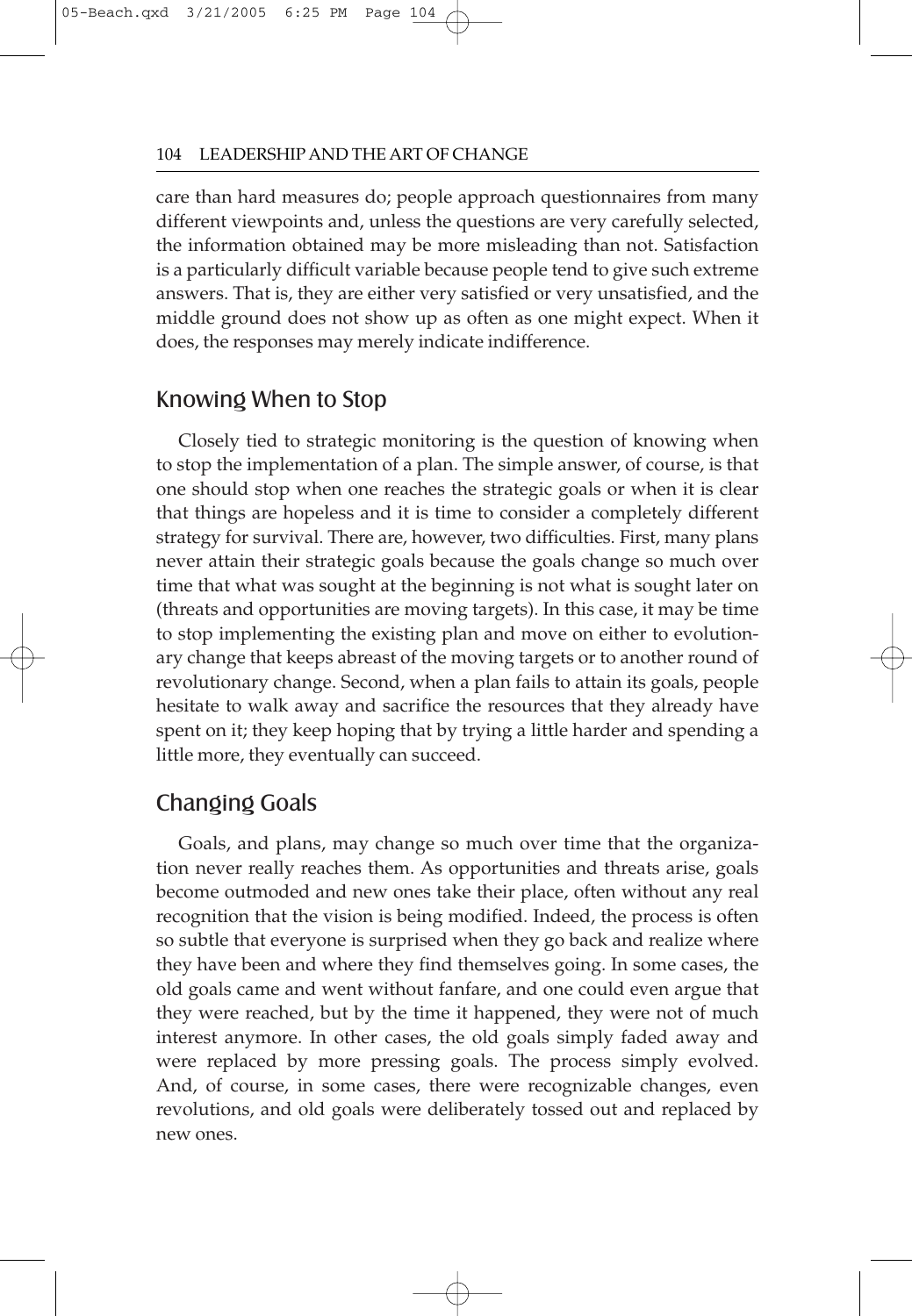## Sunk Costs

It seldom is apparent that a plan is failing early in its implementation. Rather, problems tend to arise along the way, often so small at first that nobody really notices, intent as they are on getting the job done. By the time it becomes clear that things are not going well, large amounts of money and work have been expended (called "sunk costs"), and the leaders face a huge dilemma: "Should we shut down the plan and prevent further losses, or should we pour in more resources in an effort to make this thing work?"

One might think that as the situation becomes more hopeless and is increasingly recognized as such, that the plan would be dropped and another adopted in its place. Too often, exactly the opposite happens. Even when they know that the plan is faulty, organizations' leaders and members often continue with it, pouring more and more resources into it in an attempt to snatch victory from the jaws of defeat. Their rationale is that they do not want to "waste" the resources that already have been sunk into the plan. The idea is that perhaps investment of just a little more, and then a little more, and then a little more, will do the trick. An economist would urge them to look to the future rather than the past, to regard spent resources as gone and to focus on what they can expect to gain by proper use of future resources. But organizations, particularly their leaders, have difficulty abandoning the resources they have sunk into the implementation and tend to divert resources from elsewhere in order to continue with the plan—this is called "escalation of commitment" (Staw & Ross, 1987). After it becomes clear that there are more downs than ups and that the trend is downward, stalling action is taken: Expenses are cut; people are laid off; and other activities are cut back in order to provide resources for continued implementation of the plan. Sometimes these actions have a positive effect, but often they do not. If the plan is fundamentally flawed, the problem lies in persisting with it; giving it more resources will not provide a remedy.

*Hope and fear.* Hope and fear are the dark side of persistence: hope that persisting will lead to success and fear that failing to persist will result in even greater, unknown difficulties. In pressing either for staying with the plan or abandoning it, hope and fear tend to distort perception and blunt the impact of information. Hope promotes wishful thinking. Fear promotes "catastrophizing" (seeing the threat of failure in everything). Neither contributes to the clear thinking that good monitoring requires.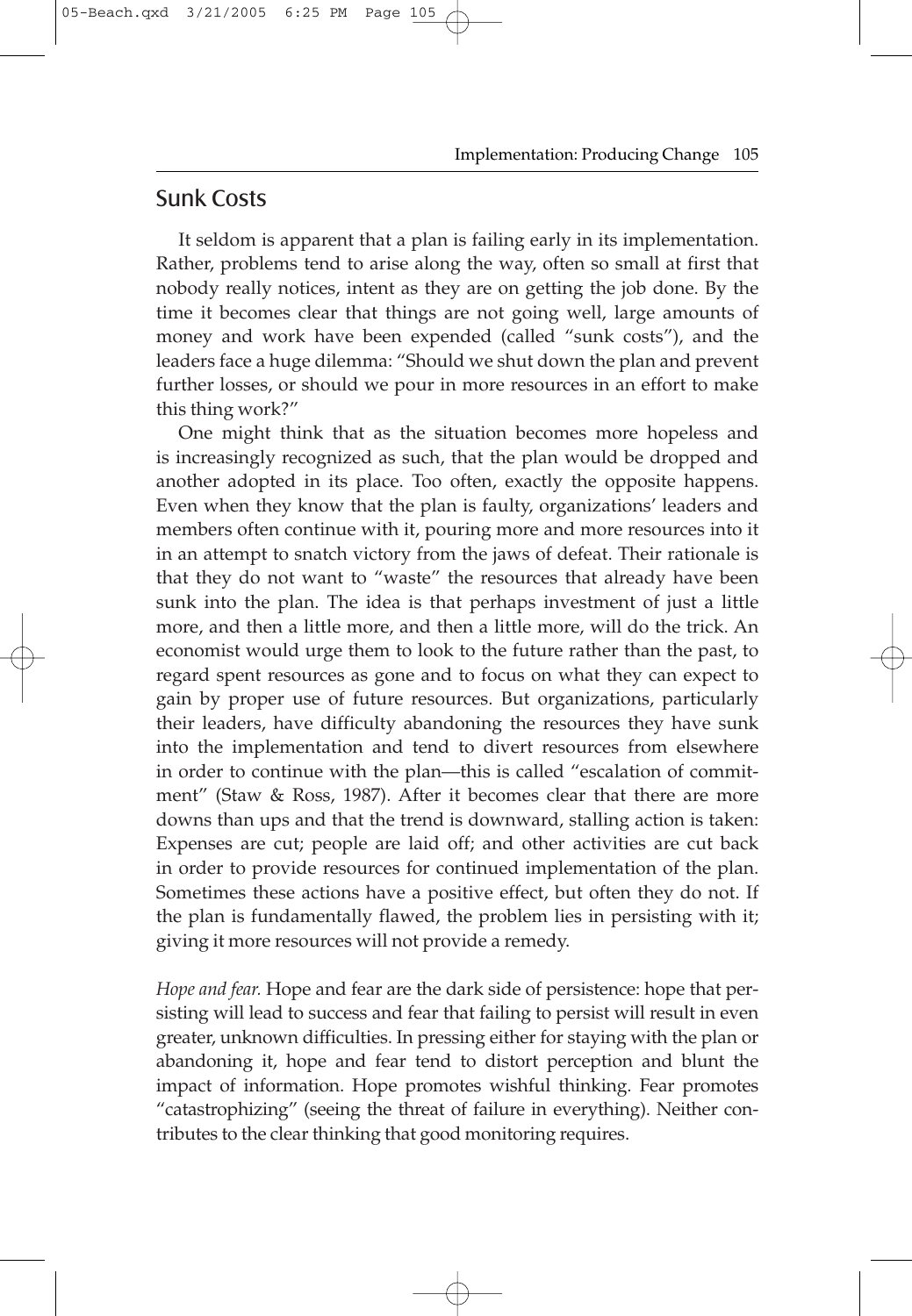## Barriers to Stopping

It is interesting that leaders who come into an organization that is implementing a failing plan seldom have difficulty stopping it and adopting a new vision and plan. Apparently, because they are not responsible for the "bad investment," they feel less bound to carry through. This observation provides a clue as to why the other leaders, those who are responsible for the sunk costs, are less inclined to forsake things. Leaders are rewarded for persistence and for overcoming obstacles, and the failure of a plan is seen by them (and by others) as a personal failure of leadership. This can result in penalties, even removal from leadership, and the accompanying loss of money, prestige, and self-esteem. Examples of leaders who persisted in the face of adversity, Winston Churchill in World War II or Lee Iacocca in the auto industry, argue for perseverance. Failure is a leader's greatest enemy, although logic indicates that it sometimes must happen.

Leadership is not always at fault. Large organizations have an inertia that keeps their activities moving on courses that leaders may want to change but that are difficult to turn around. The analogy is often made between turning a large organization and turning a large ship in a stormy sea—there is a long time between the decision and the final result. Moreover, the politics of organizations often gets in the way. Even if a plan is not meeting the goals of the organization as a whole, it may well be meeting the goals of some units within the organization or of coalitions of organization members. If a group is fighting for power, failure of the plan may well be exactly what they need to bring down the present leaders and assert their right to take over.

The organization's culture also may present a barrier to stopping implementation of a failing plan. If quitting is scorned, or if some aspect of the plan is particularly congruent with the culture, it is difficult to give it up. For example, when steel manufacturers hit hard times, they debated about whether to move out of the steel business and into more promising businesses. Such a move was unthinkable to many "steel men" because steel was the only business they knew. It always had been the heart of the business and was central to the culture.

## A Test

How then is a leader to distinguish "right-minded" persistence from "wrong-minded" escalation of commitment to a losing plan? Staw and Ross (1987) suggest five tests: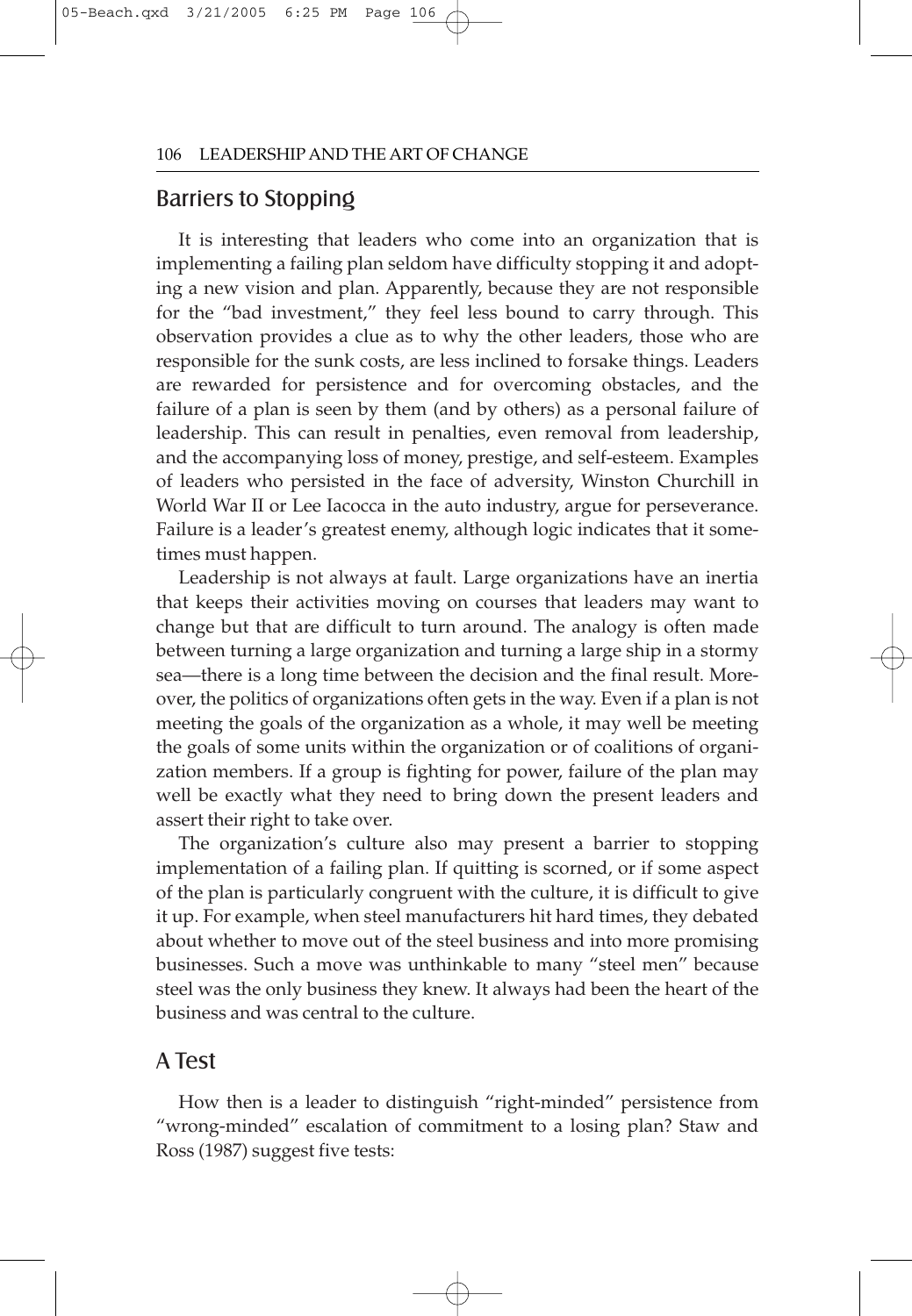1. Is it difficult to define what constitutes failure? If so, it is easy to slip into misplaced hope and escalation of commitment.

05-Beach.qxd 3/21/2005 6:25 PM

- 2. Would I think less of myself if the plan failed? A symptom is that I fear the effects of failure on my career and self-esteem more than I fear the effects of failure on the organization.
- 3. Do I have difficulty interpreting feedback about the plan, particularly negative feedback? One symptom is that I think less of people who voice doubts about success and more of people who tell me what I hope is true.
- 4. Do I tend to favor the plan and its success over everything else in the organization? A symptom is that I look at the impacts of proposals and events on the plan before I look at their impacts on other activities?
- 5. Do I sometimes feel that if this project ends, there is nothing to look forward to?

In short, you, the leader, must ask yourself whether you would recognize failure if it occurred, because if you cannot recognize it, you never will know when to stop. You must ask how ego-involved you are in the success of the plan and whether you will take its failure so personally that failure is unthinkable. You must ask yourself if you are distorting information and whether you tend to "shoot messenger" who brings bad news. You must ask whether the plan looms so high in your thinking that it overshadows other aspects of the organization's functioning. Perhaps it should be given first priority, but this should be a conscious decision, and the implications of that decision must be thought through. Finally, if you see the plan as the be-all and end-all, as the sole way in which the organization can move, alternatives are automatically ruled out. This means that there is no course other than complete commitment to the plan. Complete commitment implies provision of resources until the well runs dry. Of course, the well may, in fact, run dry, damaging the entire organization.

What do you do if you fail the test? First, of course, you should start talking to both your allies and your critics to obtain their views about the plan's progress and whether escalation of commitment already has begun. That is, opinions must be sought outside the tight circle of one's friends and advisors. They probably have as much to lose as you do by stopping implementation, so they are not objective observers. Your critics may be harsh, but they may be helpful.

If things look bad, there is little to do but bite the bullet. Admitting that things are not going well before someone else publicly makes the point gives you the advantage, but this works best if the admission can be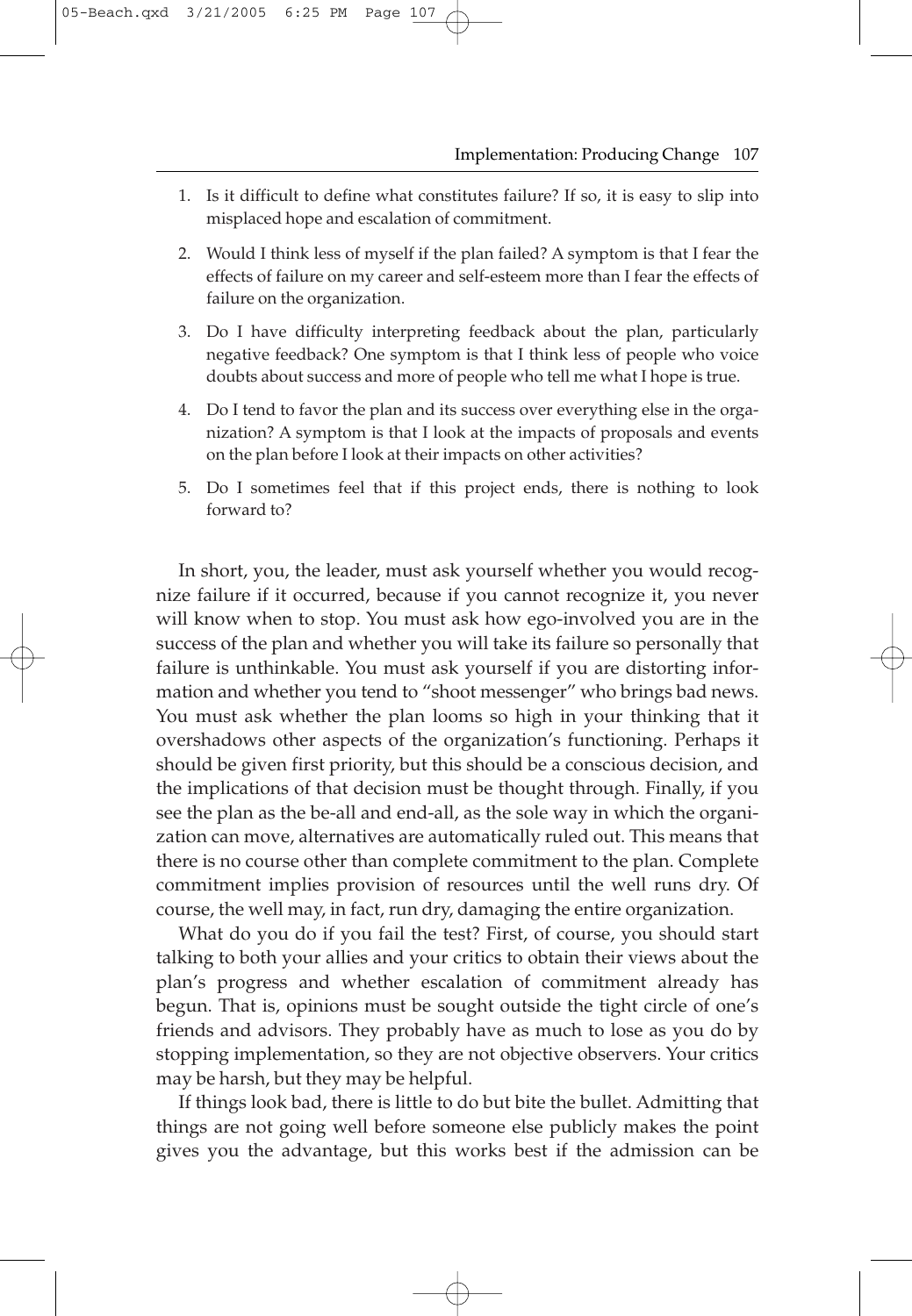accompanied by an alternative plan. There are many examples of leaders being able to step back, see that a new direction is needed, and then propose one. Often, however, before this happens, other forces such as the organization's members or the firm's shareholders have taken steps, usually resulting in the leader's removal, so his or her proposals are never given a chance.

Sometimes, however, graceful admission of failure and proposal of new directions can save your career. But this must be merely a prelude to serious work—a reexamination of the vision and the plan and judicious selection of new goals and new ways of reaching them. In short, this requires setting the organization in a new direction. This is hard work, even harder than it would be for a new leader who had not helped design the old vision and the old plan, who had not put work and time into the failed implementation, and who does not have to regain credibility and respect. It is, however, work that must be done, and unwillingness to do it constitutes a greater fault than unwillingness to stop implementation of the failing plan.

## **Success**

Knowing when to stop is sometimes difficult when the plan succeeds, but less so than when it fails. Success means that the organization is in the position to keep abreast of threats and opportunities; it has the resources and mechanisms for thwarting the former and exploiting the latter. You might think your job is done, but of course it is not. You now must turn to making sure the organization does not backslide, does not regress toward its earlier state. This requires you to undertake making the changes permanent, the new "normal." In Chapter 6, we will see how this is done.

## **Steller Again**

Before moving on, let us revisit our fictionalized company, Steller Art Frames, and its leader, The Mighty Carson. Recall that the vision and plan adopted by Steller was to increase production and profits by expanding production and reaching new markets. Specifically, the idea was to use Steller's experienced supervisors as trainers for a new workforce in Mexico and in a local enterprise zone, to expand the product line to include art deco and art nouveau frames for the American market, and to link with a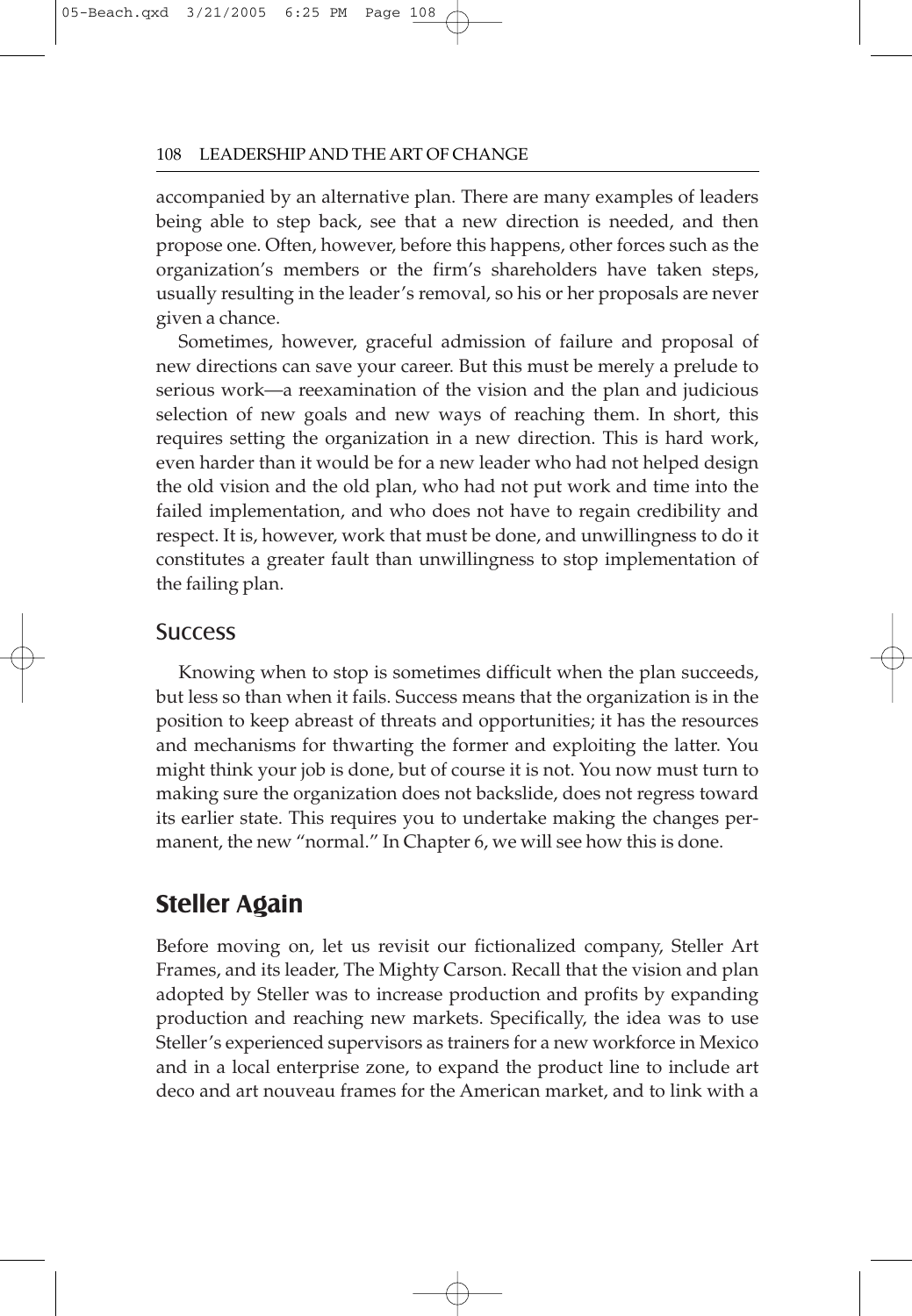European distributor to market mission-style frames in Germany, Austria, and Scandinavia. In addition, Steller would expand its business to include licensing of its patented fastening system.

Carson took the lead in the implementation, although details were in the hands of the implementation committee. Her first problem before selling Steller's building was to borrow enough money to see Steller through the first phase of its transition, which was difficult because the company already was in financial trouble. Banks were unwilling to help, so she turned to her European marketing partner, finally borrowing enough to get started and obtaining a promise of more if things looked promising.

The borrowed money was used to lease and remodel facilities in Mexico (a section of a building formerly housing a chainsaw assembly plant) and purchase the necessary equipment. Recruitment of Mexican workers went poorly at first because the implementation committee insisted that only cabinetmakers would have the necessary qualifications to make highquality mission-style frames. It turned out that Steller could not pay competitive wages for cabinetmakers, so they had to settle for workers with carpentry experience, which turned out just fine. An initial group of 30 eager new workers was brought to Steller's home offices for training. Meanwhile, a consultant had been working with Steller's frame makers to design a formal training program and teach them training techniques. Although production continued during all of this, it sometimes seemed to Carson that the company was bleeding money.

After the Mexican plant was up and running, Carson sold Steller's building and used the proceeds to move the company to remodeled space in an old warehouse in the enterprise zone and to purchase state-of-theart equipment for making picture frames. Recruitment from among the zone's targeted pool of unemployed young people began even before the new equipment was fully installed. The bright spot in all of this was the ease with which the art deco and art nouveau frames were put into production. This was because Jimmy, the would-be designer, went to the local library and checked out books from which he compiled the most common deco and nouveau design elements. Then he adapted Steller's copyrighted mission-style designs, using his new collection of design elements. The result was truly brilliant; the adaptations were both handsome and easy to set up for production, even with a workforce less skilled than Steller was used to having. Carson was so impressed that she gave Jimmy a bonus and put him in charge of all of Steller's design work.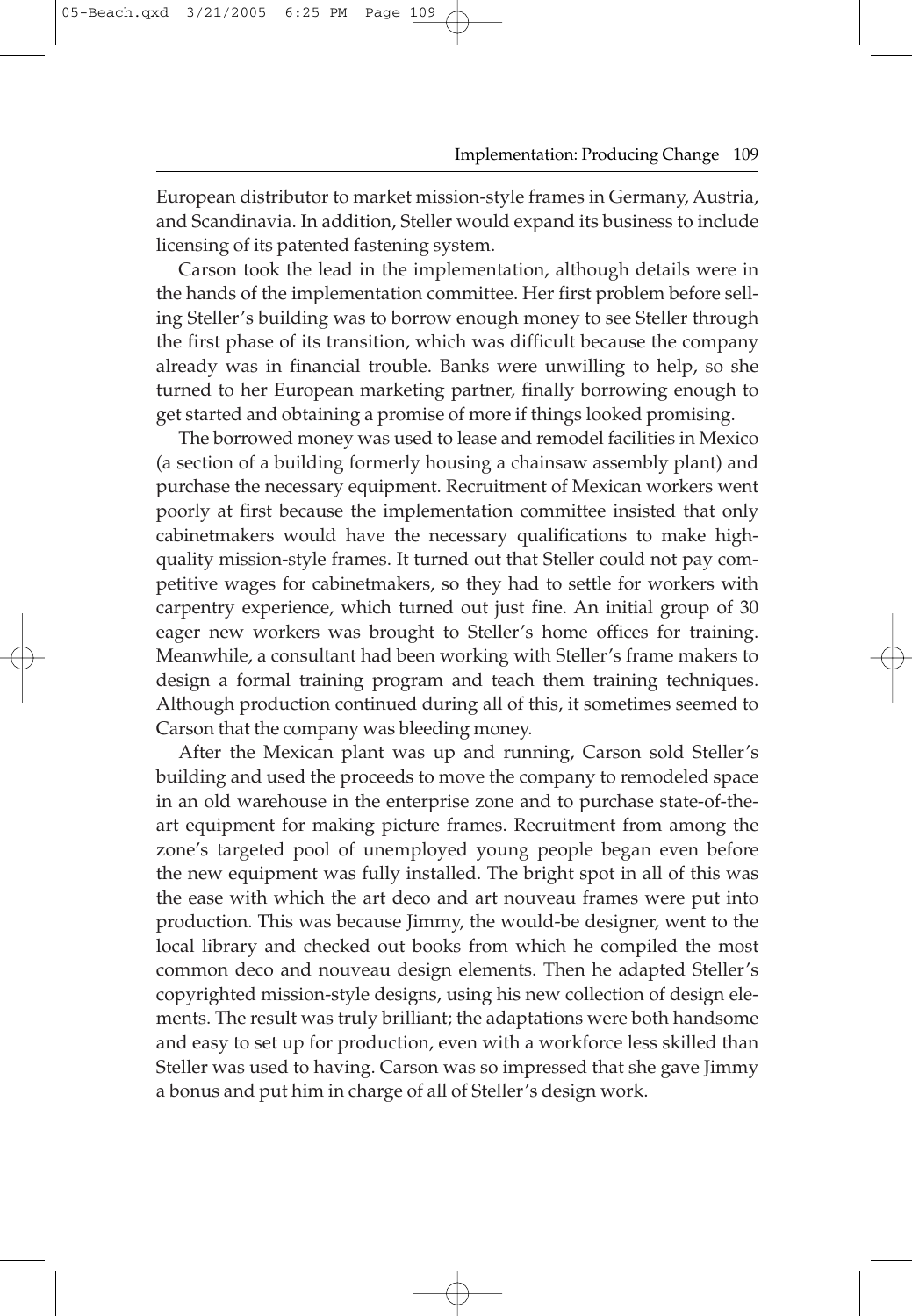Things continued to improve when Carson found a way for the gilding machine purchased by Poor Wayne to pay for itself. Although it was of lower quality than the gilding being done by hand in Mexico, the gold and silver made the deco and nouveau frames distinctive and very classy. So Carson decided to put the machine's high productivity to use making lengths of gold and silver stock for sale to framing shops, a market that Steller had never served before.

After securing its patent rights, Carson made it known that Steller was interested in licensing its fastener system. Within days, she had entered into negotiation with a very large furniture manufacturing company that offered even better terms than she had anticipated. They quickly concluded a nonexclusive arrangement that allowed Steller to license to other manufacturing companies outside the furniture industry. Before long a second arrangement was made with a window frame manufacturer, and then a third was made with a maker of prefabricated bathroom and kitchen cupboards.

Steller's implementation followed the guidelines outlined in this chapter, adapted to its unique needs. One unanticipated benefit was that Carson's secretary (now called an administrative assistant) undertook the review of 80 years' worth of documents that had been stored in boxes in the basement of the old building. From these, she pieced together both a history of the Steller company and a set of workable documents that were appropriate for the new way the company was going to work.

On the other hand, nearly every timeline was missed. The Mexican facilities and the move to the enterprise zone both took longer than anticipated. This was in large part because personnel cuts by Carson's predecessor left too little slack to allow the administrative staff to keep up with their jobs while implementing the plan. This meant that Carson had to use some of her dwindling funds to hire temporary workers. Even at that, stress remained high, and Carson found herself resolving conflicts and calming flared tempers.

Overall, however, everyone knew that once implementation had begun, there was no going back. This was a life or death battle. So they pitched in, although a few people resisted having to leave longtime coworkers when they found themselves moved to new divisions. And six people quit, two of whom were immediately hired by a local company that made "rustic" furniture. It turned out that "rustic" was code for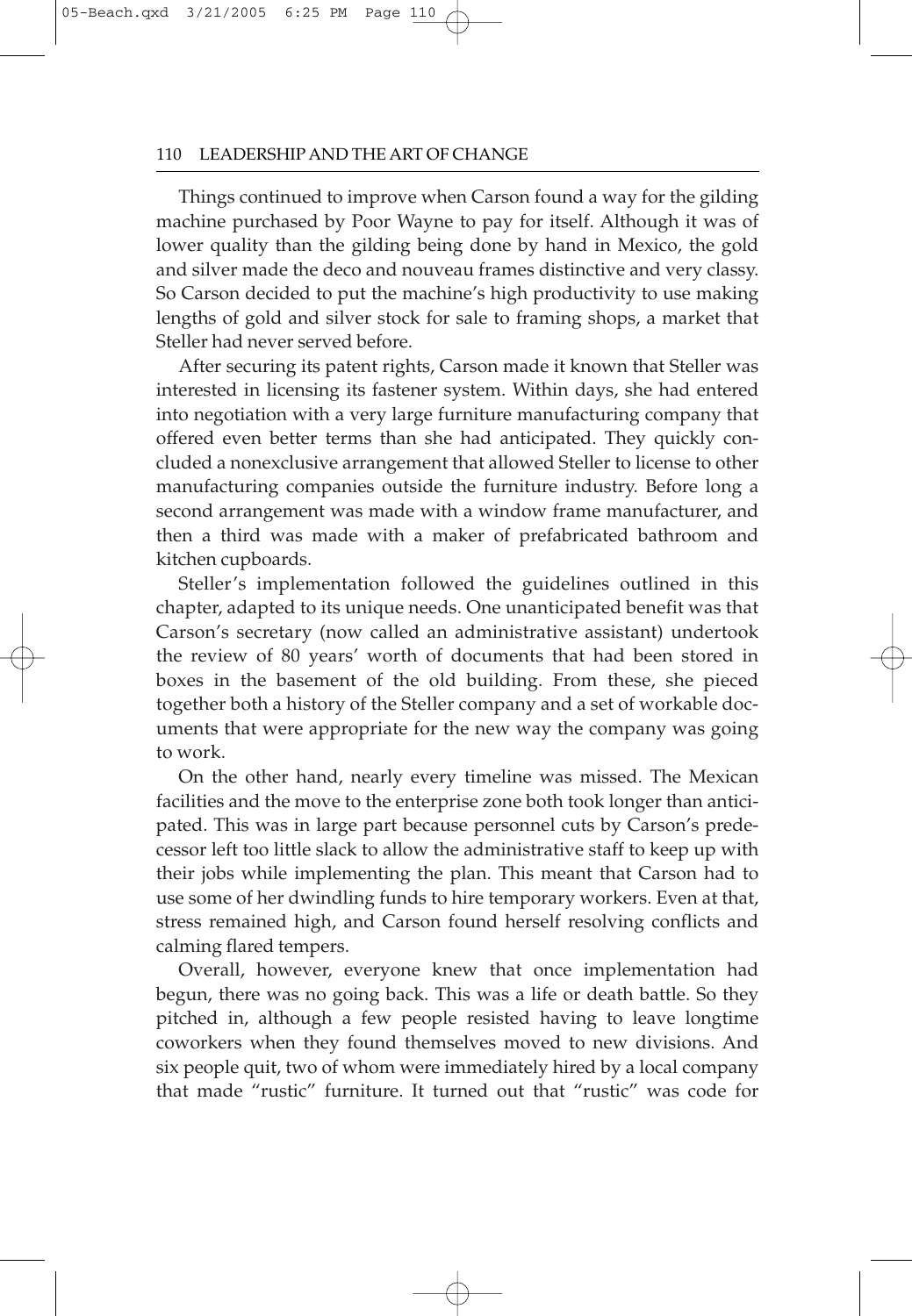"poorly made" and, disgusted, the two employees returned to Steller. The other four vacancies were filled by people that Carson's predecessor had laid off.

After the Mexican facility was ready, Carson took all the U.S. employees to the opening ceremony and a reception afterwards with the local Mexican officials. Later, when the implementation committee felt that things were pretty well in place for the company as a whole, Carson brought the Mexican employees in for a huge companywide celebration. It cost a bundle (dinner and dancing at a country club), but it served to signal that Steller was over the hump in implementing its plan. Now it was a matter of working hard and waiting to see how things turned out.

## **Summary**

To aid in mastery of this material, summarize it for yourself by filling in this topic outline:

## **Implementation: Producing Change**

- I. Cheerleading
- II. Monitoring
	- A. What is monitored?
	- B. Implementation monitoring
		- 1. Investing in implementation monitoring
	- C. Strategic monitoring
- III. Knowing when to stop
	- A. Changing goals
	- B. Sunk costs
		- 1. Hope and fear
	- C. Barriers to stopping
	- D. A test
	- E. Success